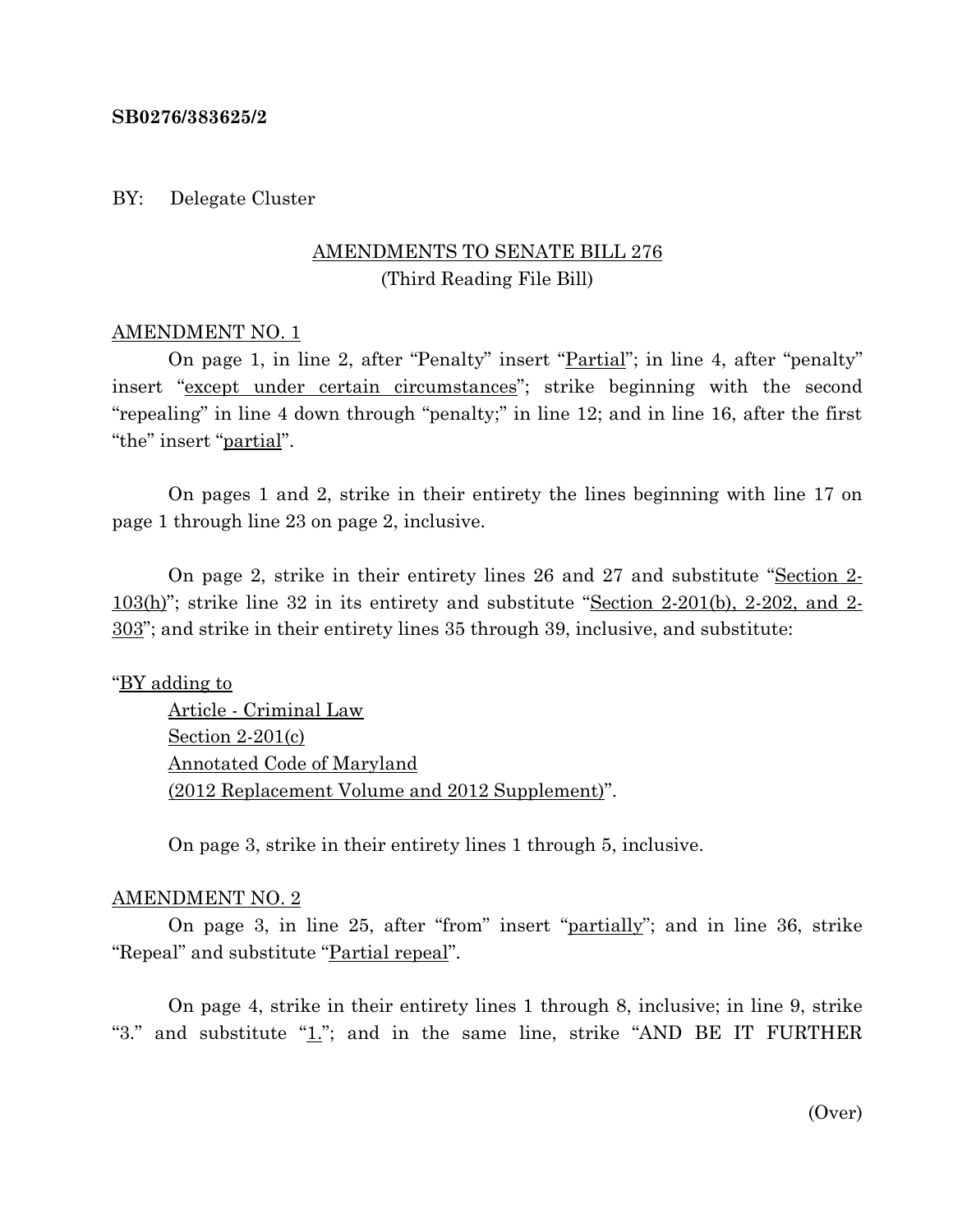# **SB0276/383625/2 CLUSTER Amendments to SB 276 Page 2 of 3**

ENACTED" and substitute "BE IT ENACTED BY THE GENERAL ASSEMBLY OF MARYLAND".

On pages 4 through 10, strike in their entirety the lines beginning with line 11 on page 4 through line 20 on page 10, inclusive.

On page 11, in line 16, strike "A" and substitute "**SUBJECT TO SUBSECTION (C) OF THIS SECTION, A**"; after line 24, insert:

# "**(C) A PERSON WHO COMMITS A MURDER IN THE FIRST DEGREE OF A LAW ENFORCEMENT OFFICER WHILE THE OFFICER WAS PERFORMING THE OFFICER'S DUTIES MAY BE SENTENCED TO DEATH IN COMPLIANCE WITH § 2-202 OF THIS SUBTITLE AND SUBTITLE 3 OF THIS TITLE.**";

in line 25, strike the bracket; in line 26, after "degree" insert "**UNDER § 2-201(C) OF THIS SUBTITLE**"; strike beginning with the colon in line 29 down through "(i)" in line 30; and in line 30, strike "and".

On page 12, strike in their entirety lines 1 and 2; strike beginning with "(i)" in line 3 down through "and" in line 6; and in lines 8, 9, 10, 12, and 13, strike "1.", "2.", "A.", "B.", and "C.", respectively, and substitute " $(I)$ ", " $(I)$ ", " $I$ .", " $2$ .", and " $3$ .", respectively.

On page 13, in lines 10 and 20, in each instance, strike the bracket; and strike in their entirety lines 11 through 19, inclusive.

On page 15, strike in their entirety lines 15 through 18, inclusive; and in lines 19, 22, and 24, strike "(iii)", "(iv)", and "(v)", respectively, and substitute "**(II)**", "**(III)**", and "**(IV)**", respectively.